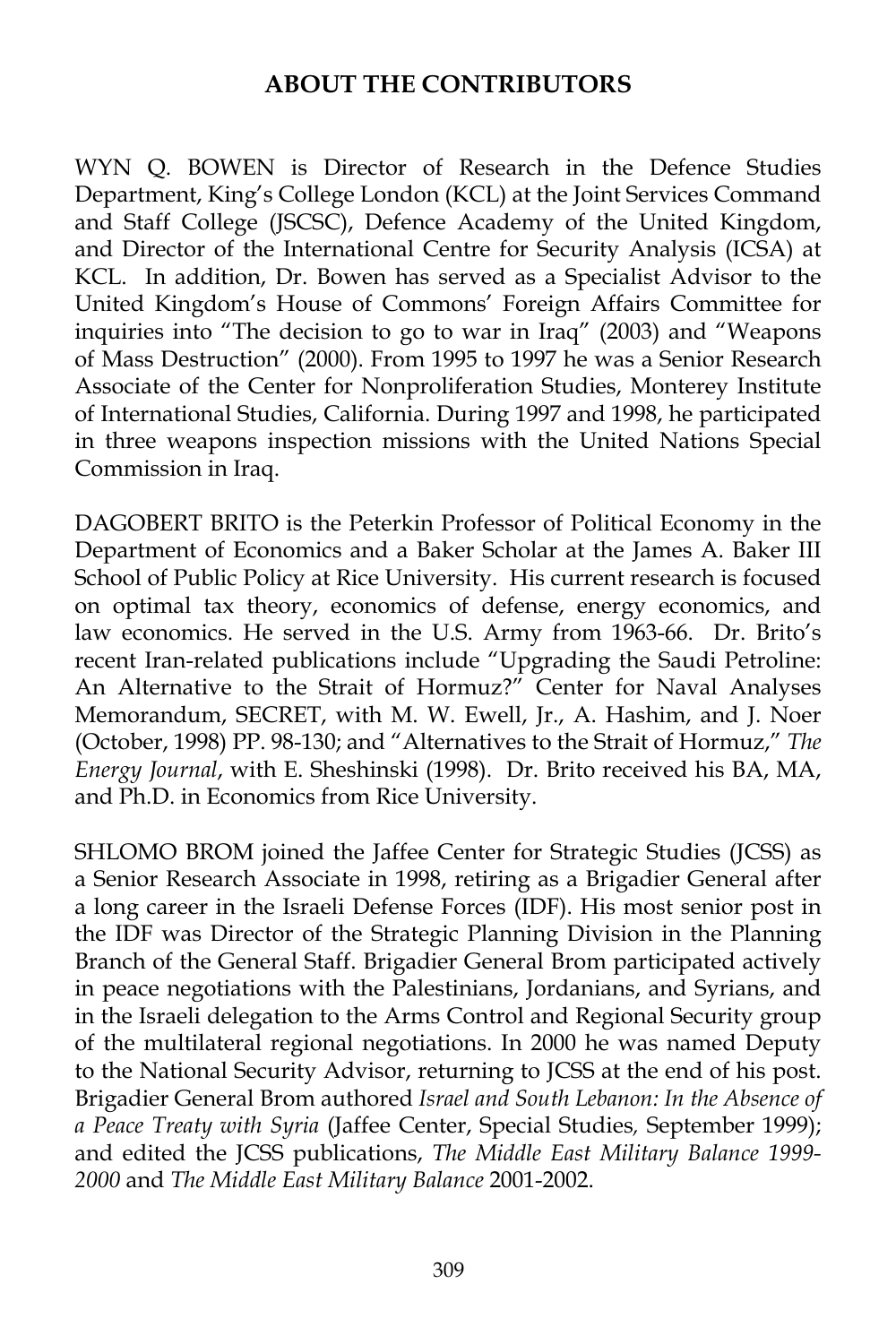PATRICK CLAWSON is deputy director of the Washington Institute for Near East Policy and senior editor of *Middle East Quarterly*. He has published numerous scholarly articles on the Middle East in *Foreign Affairs*, *International Economy*, *Oxford Bulletin of Economics and Statistics* and *Middle East Journal*. Also, he has published opinion articles in the *New York Times, Wall Street Journal*, and *Washington Post*. Mr. Clawson was co-convener of the Presidential Study Group organized by The Washington Institute, which published its recommendations to the new Bush administration in the form of a monograph, *Navigating Through Turbulence: America and the Middle East in a New Century* (The Washington Institute, 2001). His most recently authored and edited works include *How to Build a New Iraq After Saddam*, editor (The Washington Institute, 2003) and *The Last Arab-Israeli Battlefield? Implications of an Israeli Withdrawal from Lebanon*, co-editor (The Washington Institute, 2000).

THÉRÈSE DELPECH is currently Director for Strategic Studies at the Atomic Energy Commission of France, and Senior Research Fellow at CERI. She is also UNMOVIC Commissioner and Member of the IISS Council. She chaired the UN Advisory Board for Disarmament Matters in 1999 and served as Advisor to the French Prime Minister Alain Juppé for politico-military affairs (1995-97). She also served as permanent consultant to the Policy Planning Staff, Ministry of Foreign Affairs (1991-1995). Ms. Delpech is the author of three books: *L'Héritage Nucléaire* (Complexe, 1997), *La Guerre Parfaite* (Flammarion, 1998) and *Politique du Chaos* (Le Seuil, 2002), and has written numerous articles in journals such as *Politique Etrangère, Internationale Politik*, *Survival, Global and Commentaire Politique Internationale.*

THOMAS DONNELLY is presently a Resident fellow at the American Enterprise Institute (AEI). He is the author of AEI's *National Security Outlook*. At AEI, he specializes in defense and national security. His latest book is *Operation Iraqi Freedom: A Strategic Assessment* (AEI, 2004). From 1995 to 1999, Mr. Donnelly was policy group director and a professional staff member for the Committee on National Security (now named the Committee on Armed Services) in the U.S. House of Representatives. He has also been editor of *Army Times* and deputy editor of *Defense News*. Mr. Donnelly received his BA from Ithaca College and his M.I.P.P. from the Johns Hopkins University School of Advanced International Studies.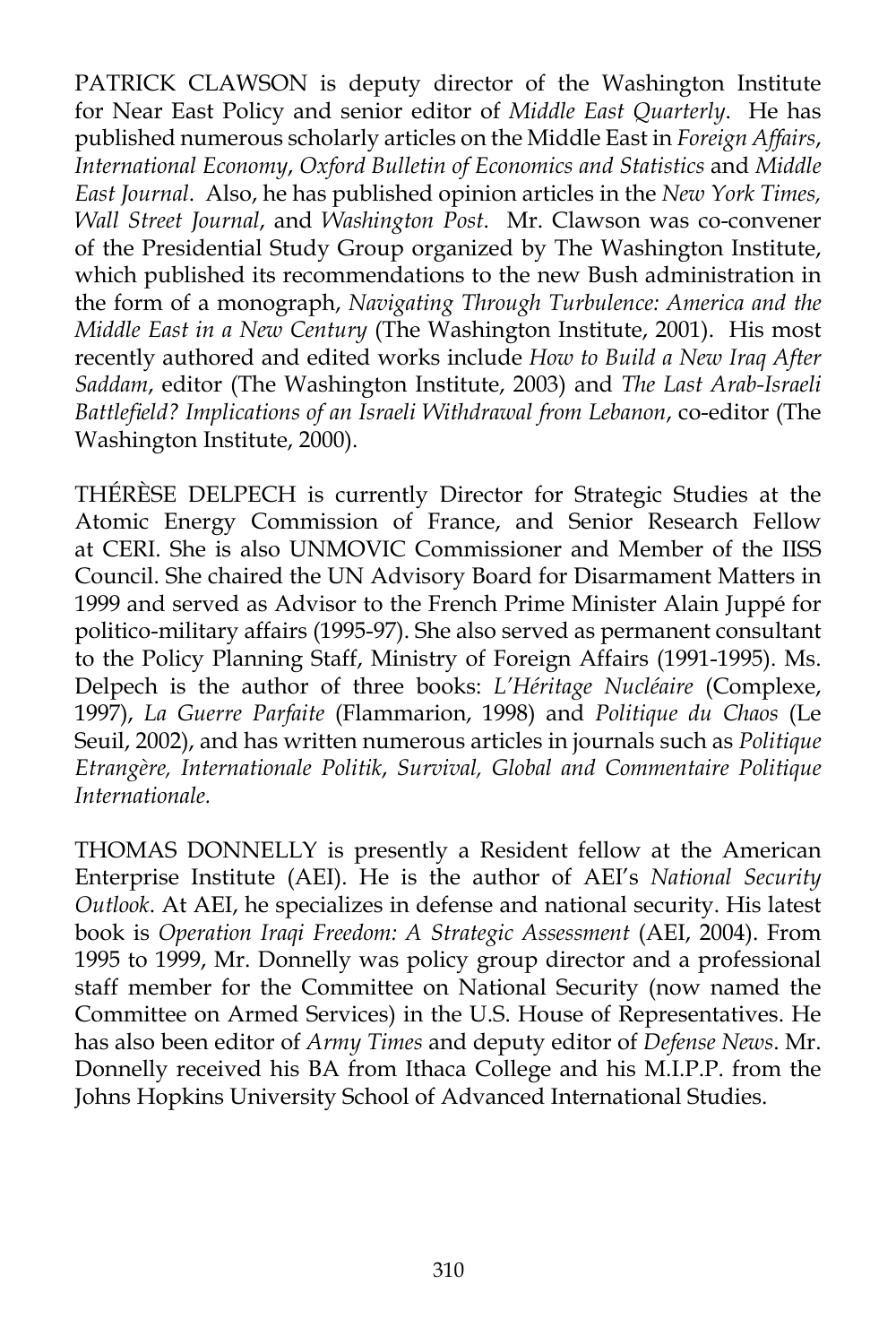MICHAEL EISENSTADT is a senior fellow and director of the Military and Security Studies Program at The Washington Institute for Near East Policy. He is a specialist on Persian Gulf and Arab-Israeli security affairs and has published numerous articles and monographs on U.S. strategy in the Middle East; nonconventional weapons proliferation in the Near East and Southwest Asia; and the armed forces of Iraq, Iran, Syria, Israel, and the Palestinian Authority. Prior to joining the Institute in 1989, Mr. Eisenstadt worked as a civilian military analyst with the U.S. Army. In 1992, he took a leave of absence from the Institute to work on the U.S. Air Force *Gulf War Air Power Survey,* to which he contributed a chapter on Iraqi strategy and planning. Mr. Eisenstadt is a reserve officer in the U.S. Army and in 1991 served in Turkey and Iraq as part of Operation PROVIDE COMFORT. More recently, he served at U.S. Central Command, on the Joint Staff, and in the Office of the Secretary of Defense during Operations ENDURING FREEDOM and IRAQI FREEDOM. Mr. Eisenstadt has a master's degree in Arab Studies from Georgetown University.

AMY MYERS JAFFE is the Wallace S. Wilson fellow for Energy Studies at the James A. Baker III Institute for Public Policy and associate director of the Rice University energy program. Her research focuses on the subject of oil geopolitics, strategic energy policy including energy science policy, and energy economics. Ms. Jaffe is widely published in academic journals and numerous book volumes and served as co-editor of *Energy in the Caspian Region: Present and Future* (Palgrave, 2002)*.* She was among the 2004 Key Women in Energy-Americas honorees in the Pathfinders/Trailblazers category and received the 1994 Award for Excellence by the International Association for Energy Economics. She is a member of the Council on Foreign Relations. Prior to joining the Baker Institute, Ms. Jaffe was the senior editor and Middle East analyst for Petroleum Intelligence Weekly, a respected oil journal. She has written for a variety of publications including the *New York Times*, *Dow Jones International*, and the *Mideast Report*. Ms. Jaffe is a Princeton University graduate in Arabic Studies.

JOANNA KIDD is a Deputy Director of the International Centre for Security Analysis (ICSA), King's College London (KCL). From 1999 to 2003 she was a Defence Analyst at the International Institute for Strategic Studies (IISS) where she researched, published and broadcast extensively on naval, maritime and security issues. Prior to joining the IISS, Ms. Kidd had been a junior warfare officer in the UK Royal Navy. She was educated at the University of Oxford and the London School of Economics.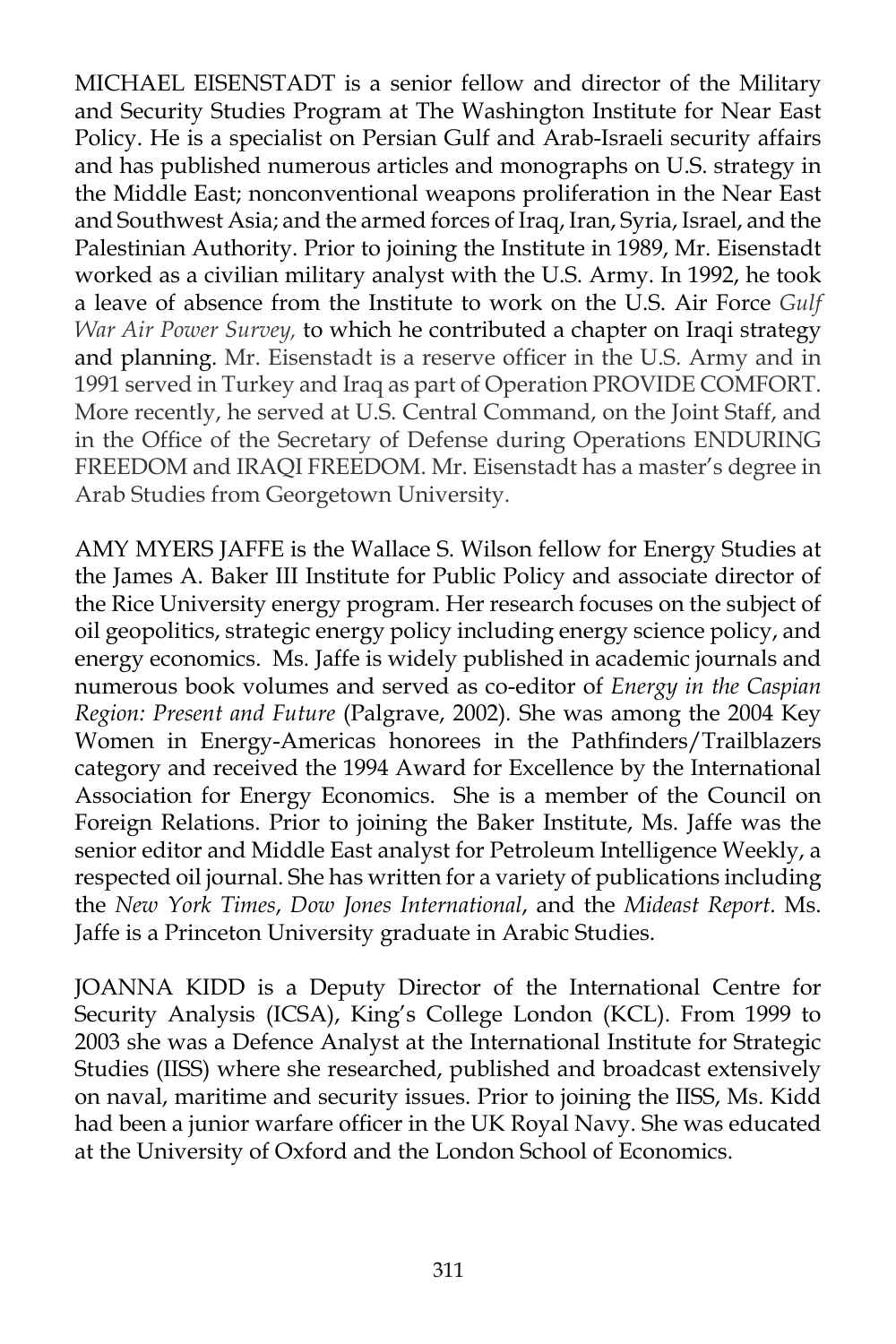IAN O. LESSER is Senior Scholar, Southeast Europe Program, Woodrow Wilson International Center for Scholars, and President, Mediterranean Advisors, LLC. Previously, he was Vice President and Director of Studies at the Pacific Council on International Policy in Los Angeles, and a senior analyst at RAND Corporation, specializing in strategic studies and Mediterranean affairs. In 1994-95 Dr. Lesser was a member of the State Department's Policy Planning Staff, where his responsibilities included southern Europe, Turkey, North Africa and the multilateral track of the Middle East peace process. Earlier in his career, he was affiliated with the Center for Strategic and International Studies, the Atlantic Council of the United States, International Energy Associates, Ltd. Dr. Lesser's publications include *Turkish Foreign Policy in an Age of Uncertainty* (RAND, 2003)*; A Sense of Siege: The Geopolitics of Islam and the West* (Westview, 1995)*;*  and *Strategic Exposure: Proliferation Around the Mediterranean* (RAND,1994)*.* Dr. Lesser received his D. Phil. in international politics from Oxford University in 1988.

SILVIA MANZANERO is a native of Madrid, Spain, and is a paralegal at Stetson University College of Law. As a Carnegie Junior Fellow, Ms. Manzanero worked in the Nonproliferation, U.S. Leadership and Russia and Eurasia Projects. While at Carnegie, Ms. Manzanero co-authored "Plan B: Using Sanctions to End Iran's Nuclear Program"; contributed to Carnegie Draft Paper, "The Global Consequences of Iran's Acquisition of Nuclear Weapons"; and wrote several analytical essays on Iraq's democratization prospects, U.S.-Spanish relations and military humanitarian interventions. Ms. Manzanero's research expertise also includes transitions to democracy, national identity formation and constitutional decentralization processes. After completing her B.A. degree in Political Science/Economics from the New College of Florida, the Honors School of the Florida State University System, Ms. Manzanero was awarded the prestigious Carnegie Endowment for International Peace Fellowship.

GEORGE PERKOVICH is Vice President for Studies at the Carnegie Endowment for International Peace. He served as a speechwriter and foreign policy advisor to Senator Joe Biden. Dr. Perkovich is author of *India's Nuclear Bomb* (University of California, 2001), which won the Herbert Feis Award from the American Historical Association and the A.K. Coomaraswamy Award from the Association for Asian Studies. His work has appeared in a variety of publications, including *Foreign Affairs, Atlantic Monthly, Weekly Standard,* the *Wall Street Journal,* the *Washington Post*, and the *New York Times*. Dr. Perkovich obtained a BA from the University of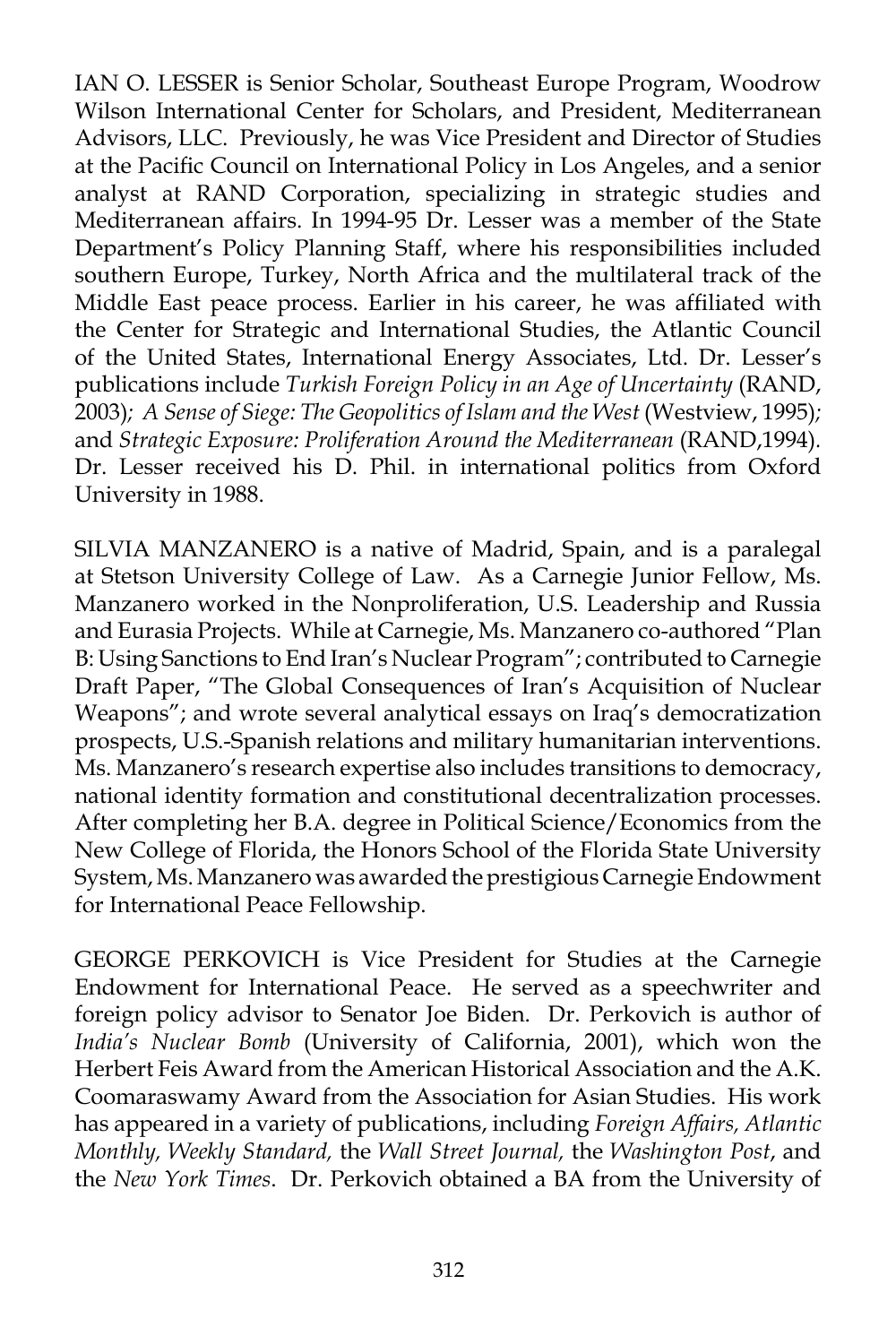California at Santa Cruz; an MA in Soviet studies from Harvard University; and a Ph.D. in foreign affairs, from the University of Virginia.

RICHARD L. RUSSELL is a Professor at the National Defense University's Near East South Asia Center for Strategic Studies. He also is an Adjunct Associate Professor in the Security Studies Program and a Research Associate in the Institute for the Study of Diplomacy, both at the Edmund A. Walsh School of Foreign Service, Georgetown University. Dr. Russell served for 17 years as a political-military analyst at the Central Intelligence Agency, where he analyzed security issues relating to the Middle East and Europe. He is the author of two books: *Weapons Proliferation and War in the Greater Middle East: Strategic Contest* (Routledge, 2005) and *George F. Kennan's Strategic Thought: The Making of an American Political Realist* (Praeger, 1999). Dr. Russell obtained his Ph.D. from the University of Viriginia.

HENRY SOKOLSKI is the Executive Director of the Nonproliferation Policy Edcuation Center, a Washington-based nonprofit otganization founded in 1994 to promote a better understanding of strategic weapons proliferation issues for academics, policy makers, and the media. He served from 1989 to 1993 as Deputy for Nonproliferation Policy in the Office of the Secretary of Defense and earlier in the Office of Net Assessment and as a legislative military aide in the U.S. Senate. Mr. Sokolski is the author of *Best of Intentions: America's Campaign Against Strategic Weapons Proliferation* (Praeger, 2001), and co-editor with Patrick Clawson, Deputy Director, Washington Institute for Near East Policy, of *Checking Iran's Nuclear Ambitions* (Carlisle, PA: Strategic Studies Institute, 2004).

DOUGLAS E. STREUSAND is a professor at the American Public University System and founder and coordinator of the Global Strategy Seminar of the Center for Security Studies. He was a John M. Olin Public Affairs Fellow at the Hoover Institution on War, Revolution and Peace in 1988-89, Visiting Fellow at the Heritage Foundation in 1989, and Senior Fellow and Director of the Greater Middle East Program at the U.S. Global Strategy Council in 1995-96 and has taught at the University of Maryland College Park, the University of Maryland University College, and the Johns Hopkins University. He is the author of *The Formation of the Mughal Empire* (New Delhi: Oxford University Press, 1989), as well as numerous articles and reviews. Dr. STREUSAND received a BA in history from Duke University and a Ph.D. in Islamic history from the University of Chicago.